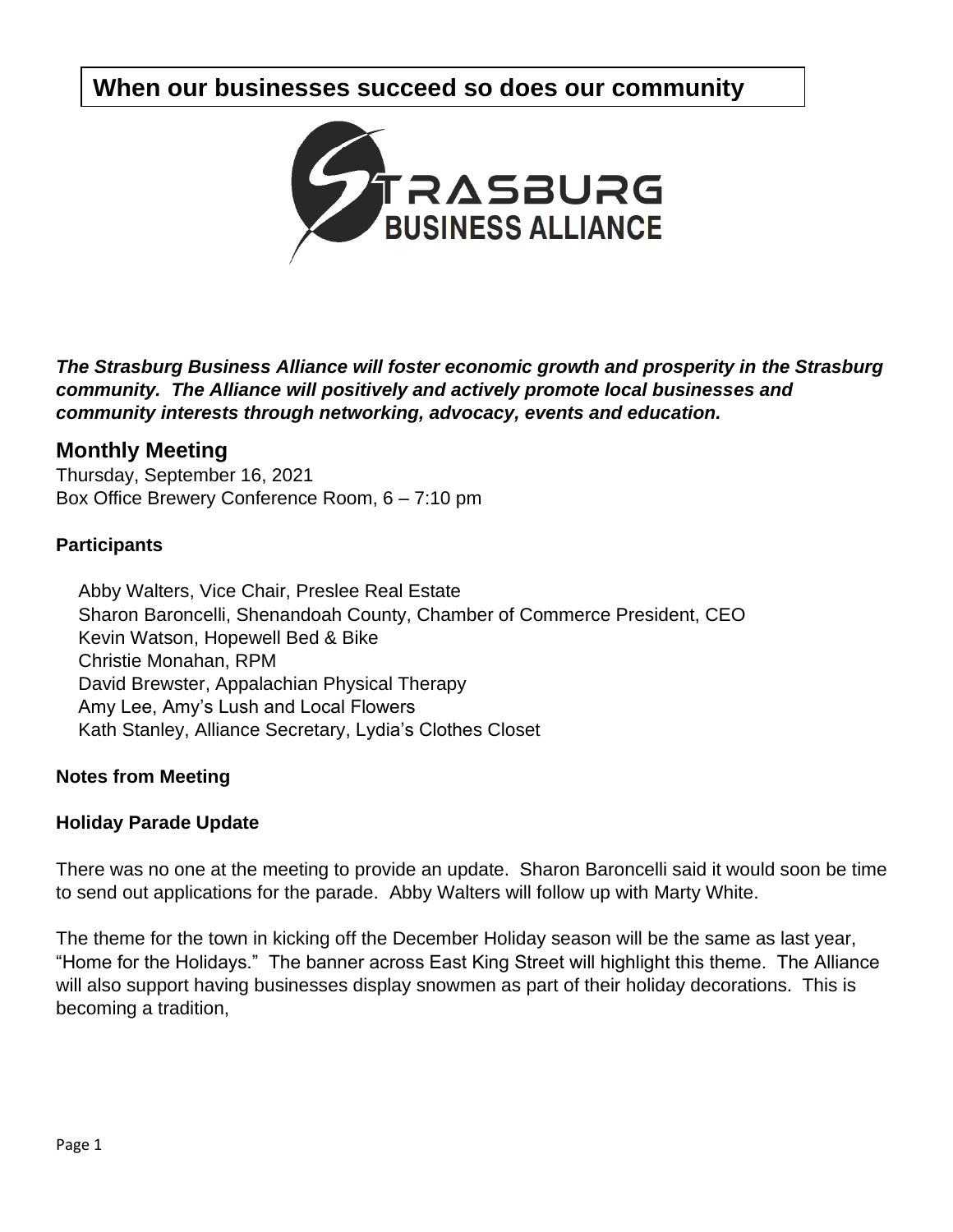# **Small Business Saturday and TRAIPSE App**

The Shenandoah County Chamber will officially kick off the next TRAIPSE App Campaign on Small Business Saturday. The TRAIPSE app, when downloaded, provides valuable information to visitors on small businesses in the area. The limited launch during the Yard Crawl provided some very promising data. There were 1,800 downloads of the app and 800 of these users visited 5 sites on the app and 200 visited 10. Sharon said they received a lot of positive feedback on the app too. Sharon also encouraged all Alliance members to download the App.

There will be a two-page section in the Courier newspaper highlighting small businesses. A 1/8 page add will cost only \$80. There are 7 spots left and if interested let Sharon know by October 5<sup>th</sup>.

There will also be Shop Local signs with a picture of the business' logo. These will cost 12.95.

#### **Business Directory**

Everyone was encouraged to look at the Business Directory on the Town's Website. It can be found at the link below. From the web page menu the Directory can be found under Discover Strasburg.

<https://www.strasburgva.com/business-directory>

#### **Mayfest**

The first meeting for the 2022 Mayfest will be October 7, 2:00pm at Preslee Real Estate.

#### **Chamber 101** – **This will be rescheduled**

#### **County Chamber's Summary of Upcoming Things to Know**

 $\checkmark$  The Autumnfest is October 2<sup>nd</sup>, at the Shenandoah Fair Grounds. This is the Chamber's number 1 fundraising event. It funds the Chamber's leadership program and brings costs down for Chamber members. The festival has been highlighted by HGTV as one of the best Autumn festivals in the country. Sharon said they are still looking for volunteers. A Volunteer would work a 3-hour shift and get in free to the festival. The two shifts are 11-2 and 2-5, If interested, let her know.

There are two upcoming Ribbon Cutting ceremonies. Both on September 17<sup>th</sup>. One at New Star Market for Melody's Porch (10:00am) ad the other at Tim's Garage (12:00pm).

- ✓ The Chamber will be holding Candidate Forums covering County Supervisor and School Board elections. The dates will be October 12 (District 1), October 13 (District 4), and October 14 (District 5). The Forums will be virtual and response for participating has been very good.
- $\checkmark$  Sharon said that Covid-related funds will be available through the County soon to help small businesses and non-profits. The Chamber is focusing on non-profits to help them obtain